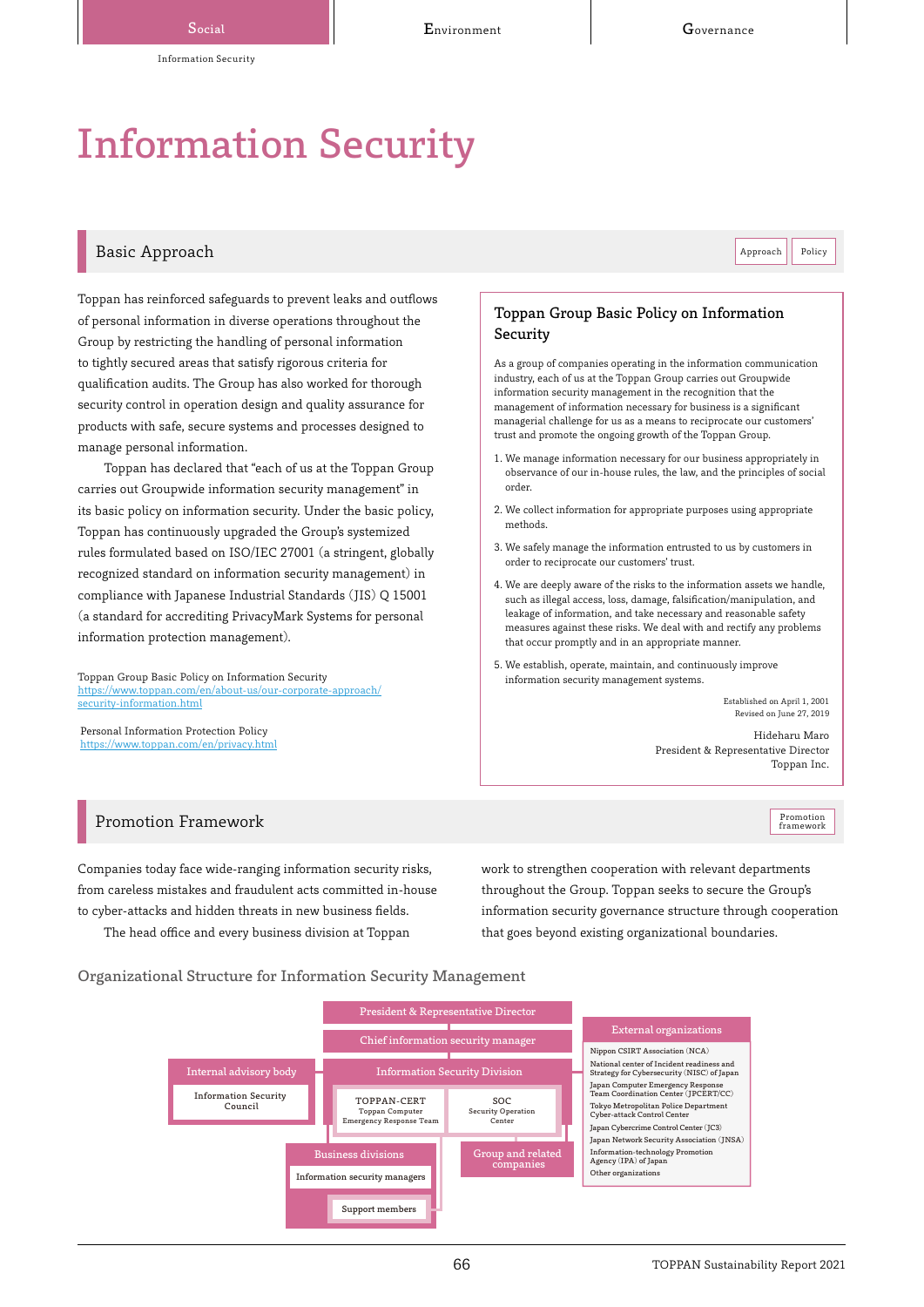## Information Security Management Structure

■ Employing an Information Security Management Structure

Under the chief information security manager, the head office Information Security Division formulates a Groupwide information security plan, sets up rules and regulations, and disseminates and reviews them. The division convenes regular meetings with members from the Toppan business divisions, Group companies, and related companies to share the details of information security polices and measures underway.

The Information Security Division also carries out regular audits of business divisions, Group companies, and related companies to check the quality of their information security management and recommend corrective measures to enhance their performance, as necessary.

The results of these activities are regularly reported to the chief information security manager. When a security incident arises, the division initiates the Group's response and reports the present status to the security manager as required.

## ■ Preventing the Spread of COVID-19

Toppan has reviewed the Group's information security rules for remote working and formulated standards for the use of communication tools in an effort to ensure a safe working environment without in-person interactions.

For regular training on information security management, the Group has shifted from in-person lectures to e-learningbased programs. Remote approaches were also adopted for internal audits and audits of various other types.

## ■ Reviewing In-house Rules to Improve Groupwide Information Management Systems

The Toppan Group's rules and regulations on information security management have been established based on the ISO/ IEC 27001 standard for information security management systems (ISMS) and comply with the JIS Q 15000 standard for personal information protection management systems (PMS). To sustain its ISMS and PMS, Toppan needs to ensure robust governance on information security management throughout the entire Group, including overseas sites, and to respond to emerging requirements in areas such as cyber security, the use of data, the IoT, and globalization.

Common information security management rules were formulated in fiscal 2020, with plans for Groupwide application in fiscal 2021.

Promotion<br>framework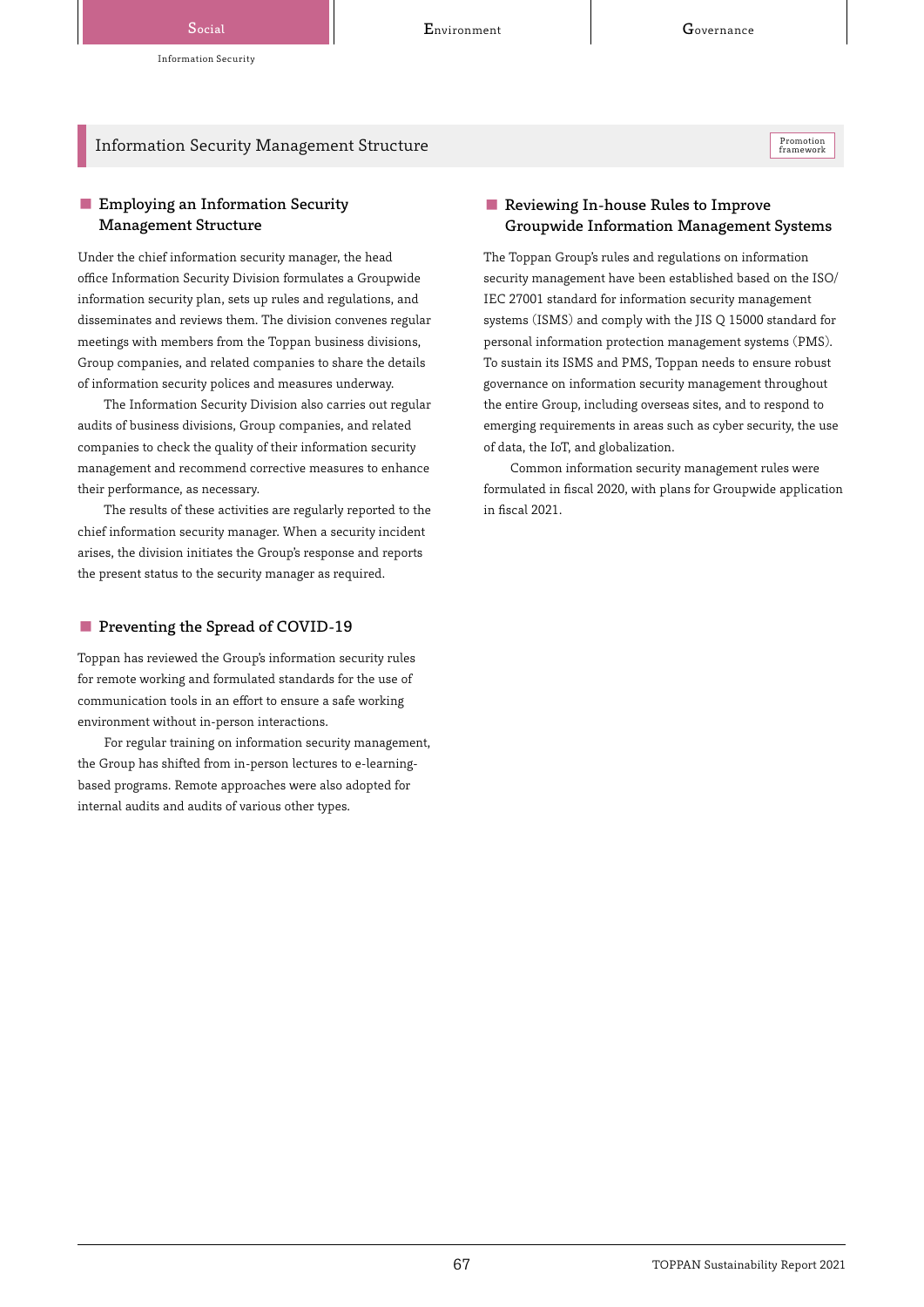## Complying with Laws, Regulations, Standards, and their Amendments

The Toppan Group complies with the amended Act on the Protection of Personal Information of Japan, the revised Japanese Industrial Standards (JIS) standard for accrediting

## Complying with the Amended Personal Information Protection Law in Japan

The Toppan Group formulates rules to ensure compliance with the amended Japanese Act on the Protection of Personal Information, a law promulgated in June 2020. When the amended act comes into force, the Group will set up procedures for handling personal information and anonymously processed information, notifying individuals when their information is provided to third parties outside of Japan, and submitting incident reports whenever necessary. The procedures to be established will be closely based on the guidelines to be announced by the Personal Information Protection Commission of Japan by April 2022.

## Complying with International Legislation on Personal Information Protection

To address globalized business operations, Toppan specifies the Group's global standards on personal information management in accordance with the core principles of the General Data Protection Regulation (GDPR) issued by the EU. Toppan seeks to handle personal information in conformance with the applicable legislation of every relevant country.

PrivacyMark systems, the recently enforced EU General Data Protection Regulation, and other information-protection legislation around the world.

## Complying with the Revised JIS Q 15001:2017

In 2017 the Japanese Standards Association (JSA) revised JIS Q 15001:2017, a standard for accrediting a business operator or other entity with an appropriate system for the protection of personal information.

The Toppan Group has joined an inter-business project to compile a handbook on the revised standard in order to spread the relevant information throughout the printing industry in Japan. Toppan also provides Group companies with guidance on the formulation of a personal information protection system that meets the requirements for PrivacyMark accreditation under the revised standard.

## Complying with PCI DSS for Credit Card Information Management

The Toppan Group follows the principle of "not storing cardholder data" for credit card issuance operations. In addition to the Payment Card Industry Card Production (PCI CP) standard applied to the production of credit cards, the Group works to comply with the Payment Card Industry Data Security Standard (PCI DSS) applied to the data centers that store and manage card data.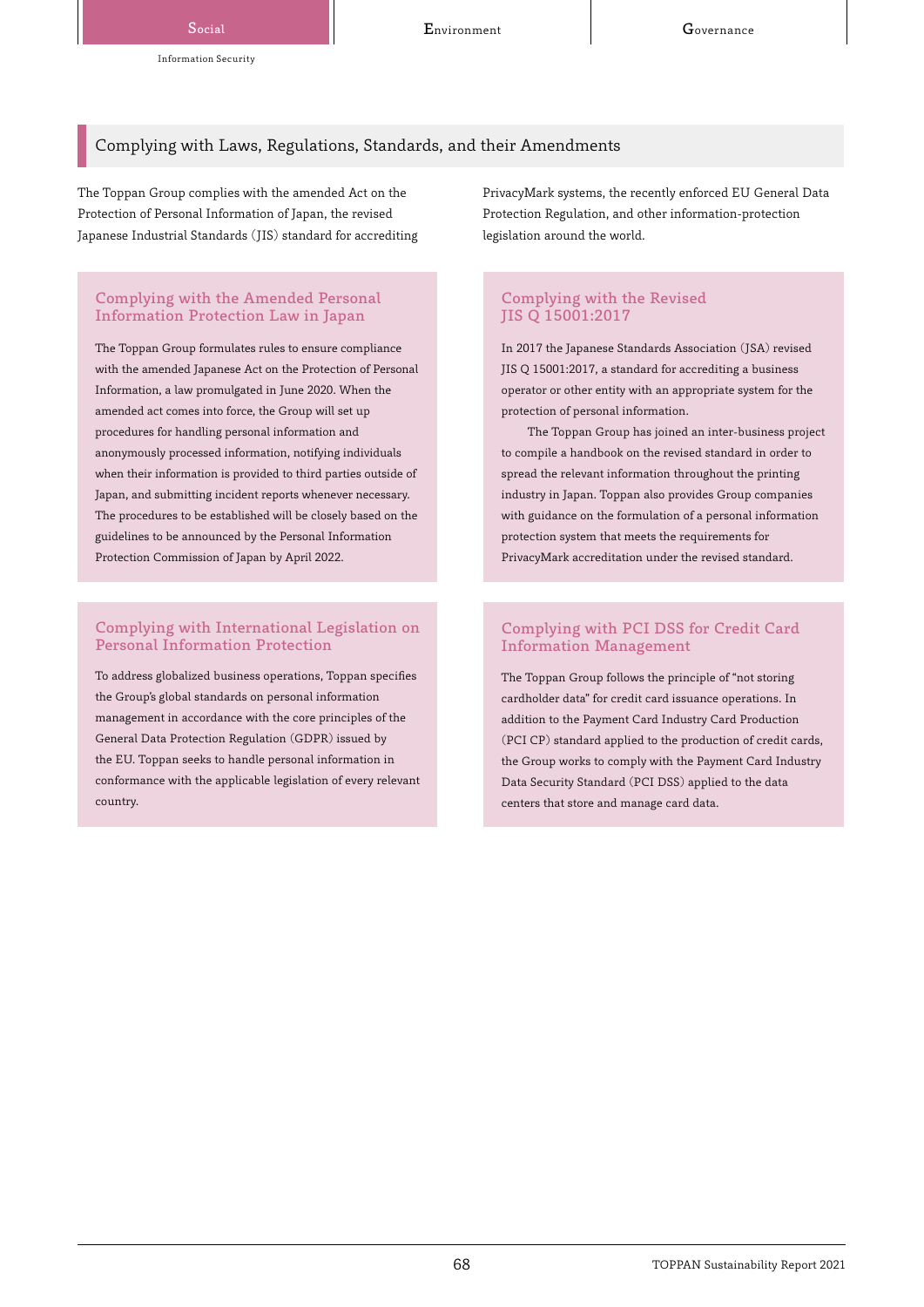## Protecting Personal Information

Activity results,<br>performance data

## ■ Setting up Secured Areas for the Handling of Personal Information

Operations involving the use of confidential materials in the Toppan Group are conducted exclusively within a closed network environment and in tightly secured workplaces where the comings and goings of employees through entrances and exits are monitored to minimize the risk of fraudulent acts and other forms of misconduct inside of the Group and the risk of unauthorized access from outside of the Group. Strictly controlled operations include the handling of personal information (e.g., individual identification numbers under Japan's Social Security and Tax Number System) and the production and handling of security printing products with monetary value.

Toppan found no instances of unauthorized information removal or other personal information-related incidents in fiscal 2020. The Group will continue its efforts to maintain a record of zero-incidents.

## ■ Controlling Secured Areas for the Handling of Personal Information

The Toppan Group seeks to ensure and upgrade security levels in the handling of personal information through regular internal audits and day-to-day operational checks based on operational rules prescribed for the tightly secured areas within the Group.

Two key components of Toppan's security management regime are internal audits to inspect operational management and monitoring to detect fraudulent operations.

Operational management inspection through internal audits: Dedicated auditors regularly inspect the installation, management, and operation of tightly secured areas designated for the handling of personal information. Managers assess and accredit inspection results to maintain and further enhance operational management levels across the Toppan Group.

#### Detection of fraudulent operations:

As a basic rule, Toppan prohibits Group employees from connecting any external memory media to the PCs used within the tightly secured areas. The Group's monitoring center carries out operational log analysis using log management systems. Whenever a potentially fraudulent log is detected, the center immediately notifies the relevant management personnel for verification.

Tightly Secured Areas Where Personal Information Is Handled (as of March 31, 2021)



Security Measures



camera



Access control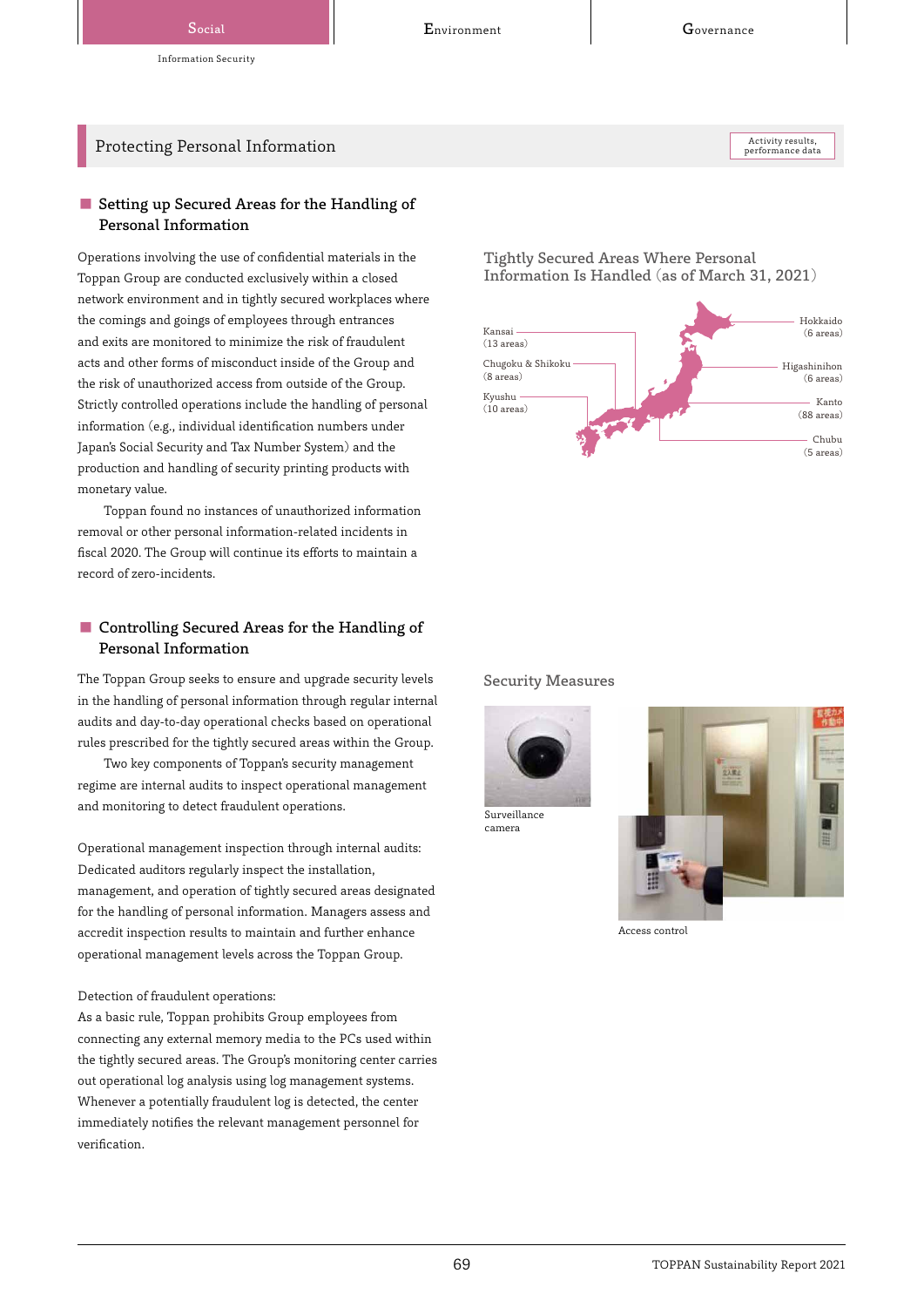## Information Security

Countering Cyber-attacks

Cyber-attacks pose especially significant security risks to Toppan. The Group has been implementing various measures to mitigate them.

## ■ Installing an EDR Application on PCs across the Group

In 2019 Toppan began installing Endpoint Detection and Response (EDR), an application that detects suspicious behaviors in PCs. The application is now installed in all PCs used for administrative work across the Group. The next step will be to install the EDR application on terminals used onsite in production settings, as well as on Apple computers and network servers. Toppan will continue to strengthen the Group's system for detecting and responding to sophisticated malware.

## ■ Adopting a CASB Service to Mitigate Cloudusage Risks

The growing usage of cloud services is driving up the amount of important information handled by cloud-based applications. The Toppan Group has adopted a Cloud Access Security Broker (CASB) service that visualizes and controls computer usage in cloud environments. Toppan is using the CASB service to enhance the safety of cloud-service usage by identifying risks associated with individual cloud services and detecting uses of the cloud that are subject to unduly high risk.

## ■ Instituting Threat Intelligence and OSINT Activities

The Toppan Group has implemented threat intelligence to uncover signs of cyber-attacks early on. The Group has also begun Open Source INTellignce (OSINT) activities to detect vulnerabilities visible to outside parties and implement preemptive security measures before an attack occurs. Toppan will continue using the OSINT techniques to reinforce cyber security across the Group.

## ■ Upgrading Website Vulnerability Assessments

Toppan has been internally assessing weaknesses in the Group's web applications to counter cyber-attacks targeting website vulnerabilities. The Group has also developed an inhouse network diagnosis (platform diagnosis) system to detect vulnerabilities with operating systems and other software. With this system, Toppan is now capable of internally assessing server vulnerabilities at every level to promise customers more tightly secured services.

Activity results,<br>performance data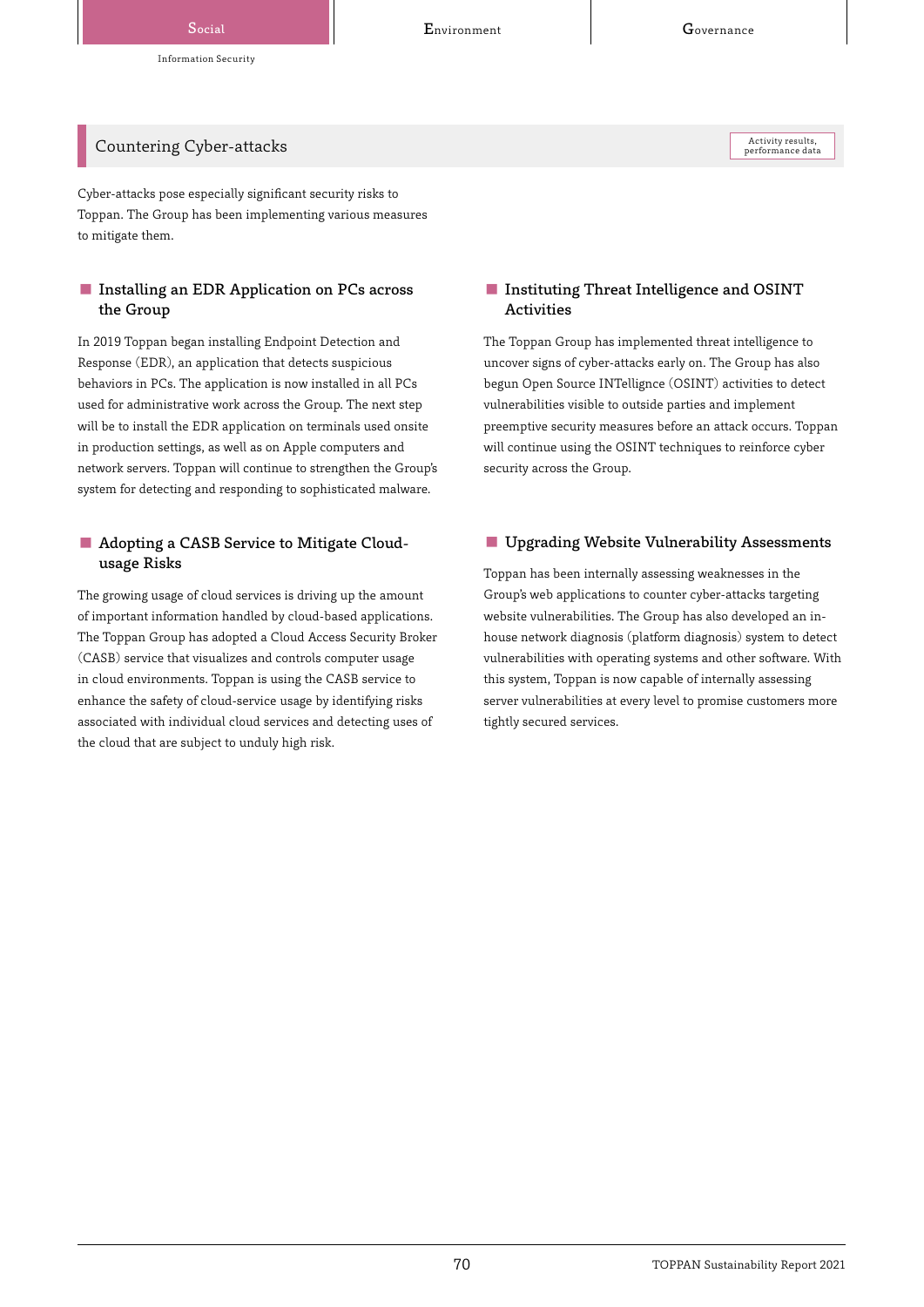## Acquiring Third-party Certification

Toppan Inc. and Group companies have acquired ISO/IEC 27001 certification for information security management systems (ISMS), PrivacyMark accreditations under Japanese

PrivacyMark Accreditations (JIS Q 15001:2017) ISMS Certification (ISO/IEC 27001) for

| Toppan Inc.                                   | 10190891 |
|-----------------------------------------------|----------|
| Toppan Communication Products Co., Ltd.       | 24000216 |
| Toppan Graphic Communications Co., Ltd.       | 10190298 |
| Toppan Editorial Communications Co., Ltd.     | 24000308 |
| Toppan Logistics Co., Ltd.                    | 10450006 |
| Toppan Travel Service Corp.                   | 10450093 |
| Toppan Forms Co., Ltd.                        | 10190934 |
| Toppan Forms Central Products Co., Ltd.       | 24000366 |
| Toppan Forms Tokai Co., Ltd.                  | 24000204 |
| Toppan Forms Kansai Co., Ltd.                 | 24000101 |
| Toppan Forms Nishinihon Co., Ltd.             | 18860028 |
| Toppan Forms Operation Co., Ltd.              | 10820089 |
| Toppan Forms Logistics and Services Co., Ltd. | 10450002 |
| Toppan Forms (Hokkaido) Co., Ltd.             | 10190307 |
| TOSCO Corp.                                   | 11820447 |
| J-SCube Inc.                                  | 10860018 |
| Tosho Printing Co., Ltd.                      | 24000032 |
| Tokyo Shoseki Co., Ltd.                       | 10190966 |
| Livretech Co., Ltd.                           | 10190035 |
| Tokyo Logistics Co., Ltd.                     | 10860071 |
| EduFront Learning Research Co., Ltd.          | 10861827 |
| Froebel-Kan Co., Ltd.                         | 24000369 |
| BookLive Co., Ltd.                            | 28000007 |
| T.M.G. Challenged Plus Toppan Co., Ltd.       | 24000419 |
| ONE COMPATH Co., Ltd.                         | 24000445 |
| Toppan Cosmo, Inc.                            | 24000449 |

Activity results,<br>performance data

Industrial Standards (JIS) Q 15001:2017 for personal information protection management systems (PMS), and other third-party certifications.

## Information Security Management Systems

| Information & Communication Division<br>(Toppan Inc.); Business Platform Department<br>(Digital Innovation Division, Toppan Inc.);<br>Technical Department (Integration Business<br>Center, DX Design Division, Toppan Inc.);<br>Toppan Communication Products Co., Ltd.;<br>Toppan Graphic Communications Co., Ltd.; TGS<br>Inc.; TB Next Communications Co., Ltd. | IC06J0151   |
|---------------------------------------------------------------------------------------------------------------------------------------------------------------------------------------------------------------------------------------------------------------------------------------------------------------------------------------------------------------------|-------------|
| Toppan Group Kansai Business Center (Toppan<br>Forms Co., Ltd.)                                                                                                                                                                                                                                                                                                     | JQA-IM0137  |
| Toppan Infomedia Co., Ltd.                                                                                                                                                                                                                                                                                                                                          | JUSE-IR-404 |
| Asaka Plant and Shiga Plant (Toppan Inc.);<br>Semiconductor photomask operations (Asaka<br>Plant and Shiga Plant, Toppan Electronics<br>Products Co., Ltd.); Design, development,<br>commissioned manufacture, and management<br>of products related to semiconductors (Toppan<br>Technical Design Center Co., Ltd.)                                                | IS 530416   |
| ONE COMPATH Co., Ltd.                                                                                                                                                                                                                                                                                                                                               | IS 533218   |
| Kyushu, Chugoku & Shikoku Team and ISMS<br>Promotion Committee (Information Security<br>Management, Nishinihon Division, Toppan Inc.)                                                                                                                                                                                                                               | <b>I308</b> |
| Kansai Production Department (Toppan<br>Graphic Communications Co., Ltd.)                                                                                                                                                                                                                                                                                           | IC13J0361   |
| Higashinihon Division (Toppan Inc.)                                                                                                                                                                                                                                                                                                                                 | IS 606897   |
| Takino Plant (Toppan Communication Products<br>Co., Ltd.); Takino Information &<br>Communication Production Engineering Team<br>(Kansai Technology, Kansai Subdivision,<br>Toppan Inc.)                                                                                                                                                                             | IC14J0376   |
| Secure BPO Team (Chubu Division, Toppan<br>Inc.); Chubu Production Department (Toppan<br>Graphic Communications Co., Ltd.); Nagoya<br>Plant (Toppan Communication Products Co.,<br>$Ltd.$ )                                                                                                                                                                         | IC17J0444   |
| One undisclosed entity                                                                                                                                                                                                                                                                                                                                              |             |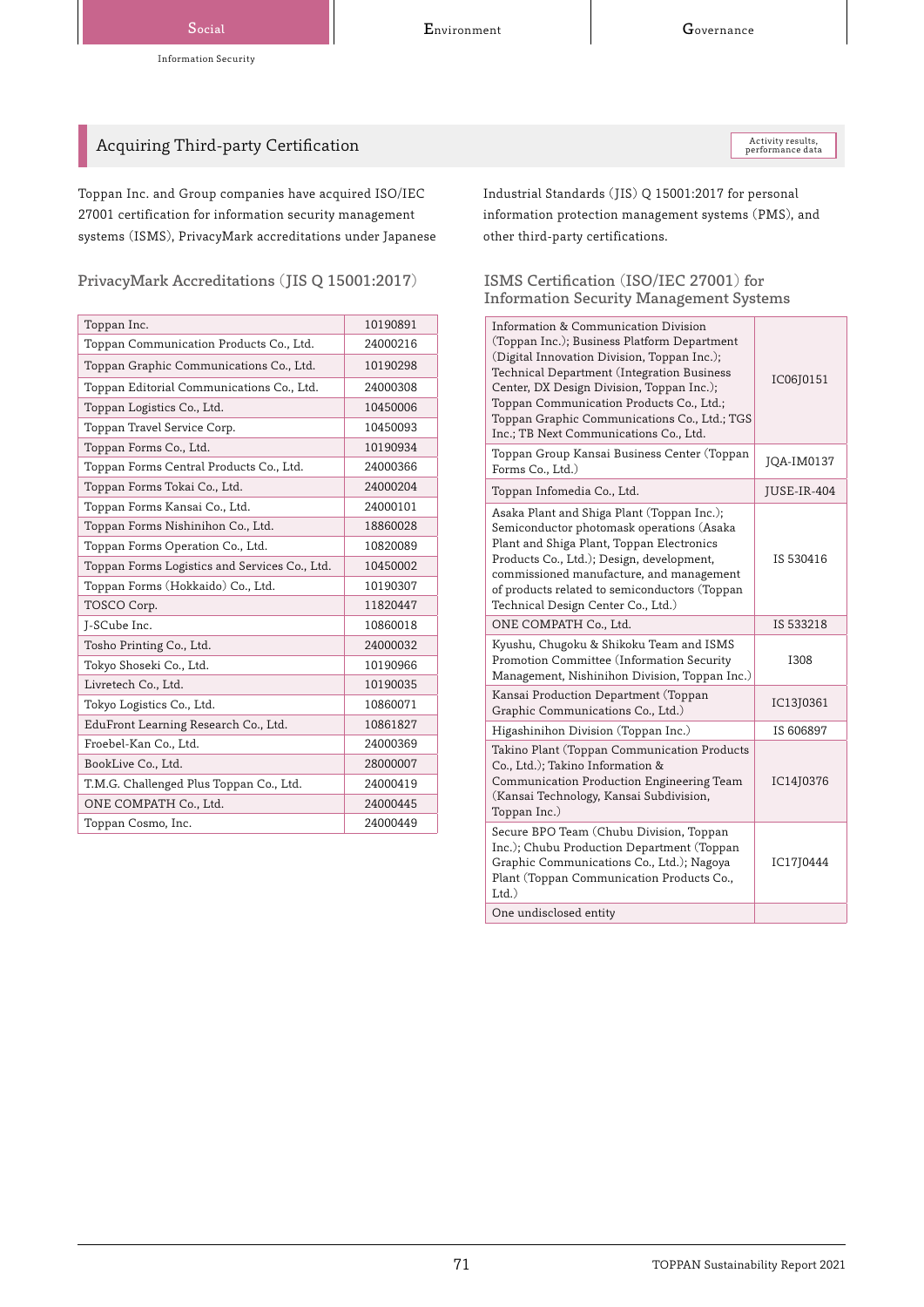## Information Security Training

■ Intensifying Training and Self-assessment

Toppan organized regular training on information security in fiscal 2020. The training theme for the year was "Ensuring security for customers, creating value for society." Participants learned about evolving information security risks in and around the Group by reviewing materials from the latest Information Security Management Guidebook in training sessions on recent security incidents reported in society at large.

Attuned to working styles diversified under the COVID-19 restrictions, many of the group sessions were shifted from faceto-face settings to e-learning-based programs, especially for users of Toppan email addresses.

For employees engaged in production, Toppan arranged e-learning courses focused on specific risks on manufacturing premises.

The Group also held division-specific training, along with



training sessions for persons handling individual identification numbers under Japan's Social Security and Tax Number System.

In parallel with training, Toppan works on a selfassessment initiative to ensure information security across the Group. This initiative aims to enhance individual awareness of everyday behaviors by visualizing the actual state of security management to a level of detail not discernible by internal audits. Reviewing self-assessment reports sent in from different departments, the Group offers managerial staff suggestions for improvement and encourages them to take necessary actions at their workplaces.

A checklist of items to confirm risks involved in working from home was added to the Groupwide self-assessment in fiscal 2020.



Content used for a regular training course in fiscal 2020 (in Japanese) Self-assessment report on information security in fiscal 2020 (in Japanese)

Training,<br>education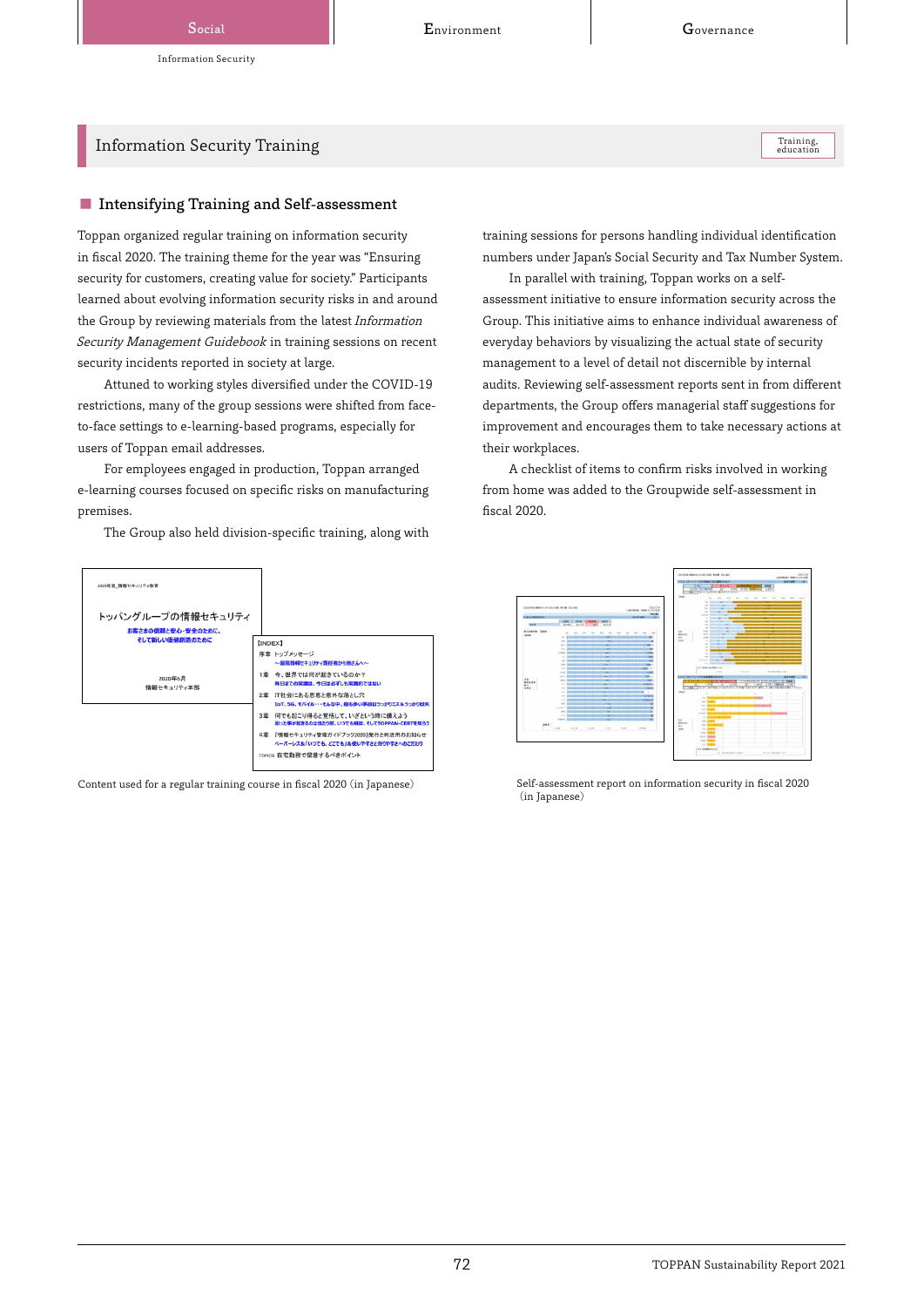## ■ Fostering Cyber Security Specialists with Ongoing Armoris DOJO Training

In September 2019, the Toppan Group founded Armoris Co., Ltd., a company specialized in providing client companies and public-sector entities with programs to nurture cyber security specialists, as well as services geared to improving the security levels of their organizations. Armoris operates a series of practical personnel-training programs, including "DOJO," "DOJO Lite," "DOJO Shot," and "DOJO CORE."

Training programs at the DOJO are tailored to individual skills in an environment suited to long-term, continual practices. DOJO Lite and DOJO Shot, meanwhile, arrange case examples and case studies examining the latest cyber security themes. DOJO CORE provides practical simulation drills on responding to actual incidents. Armoris strives to enhance the security capabilities of individuals and organizations throughout Japan, including the Toppan Group, through the DOJO programs.



Overview of Armoris's DOJO service (in Japanese)

## ■ Sharing Information on Cyber Security Preparedness

Toppan continued to hold quarterly cyber-security informationsharing sessions for Group personnel involved in information security management in fiscal 2020. Toppan aims to heighten the understanding of cyber security preparedness within and outside of the Group.